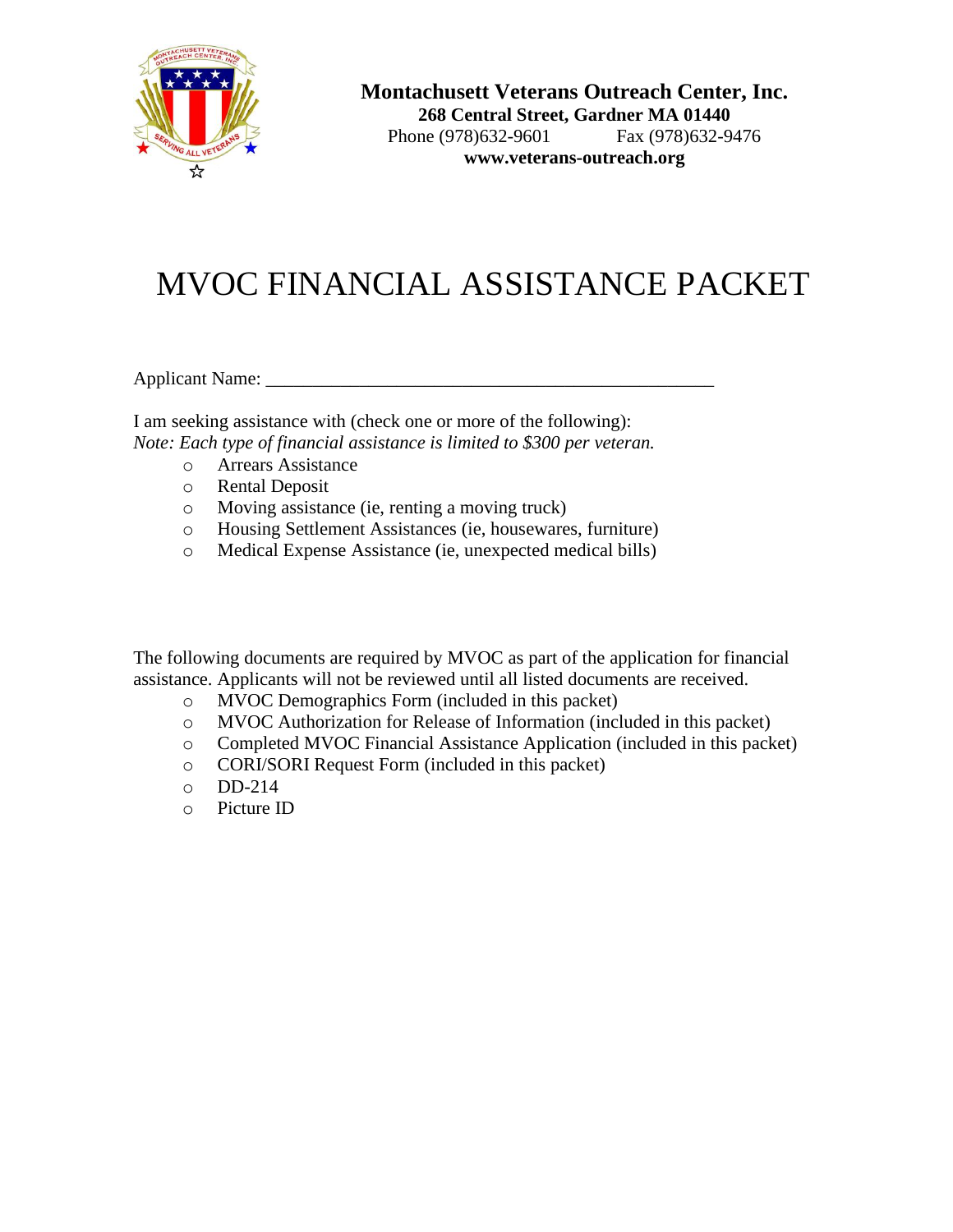| <b>Today's Date:</b>   |                                    |
|------------------------|------------------------------------|
| Name:                  | <b>Preferred Phone Number:</b>     |
| <b>Address:</b>        |                                    |
| City:                  | Zip Code:<br>State:                |
| <b>Referred by:</b>    | <b>SSN#:</b>                       |
| Date of Birth:         | <b>Birthplace:</b>                 |
| Gender:                | <b>Ethnicity:</b>                  |
| <b>Martial Status:</b> | Housing:                           |
| Married<br>Single      | HUD-VASH voucher received<br>Rent  |
| Widowed<br>Separated   | HUD-VASH voucher in process<br>Own |
| Divorced               | Live with Family<br>Other:         |
|                        | <b>Homeless</b>                    |

| <b>Branch of Service:</b>               | <b>Service Number:</b>                      |
|-----------------------------------------|---------------------------------------------|
| <b>Date Entered Service:</b>            | Date of Discharge:                          |
| In which city and state did you enlist: |                                             |
| <b>Combat Veteran:</b> yes<br>no no     | Did you serve in the Reserves? yes<br>no    |
| VA Service Connected: yes<br>no no      | Were you nationally activated? yes no       |
| If yes, what %:                         | Did you serve in the National Guard? yes no |
| \$ Amount received:                     | Were you nationally activated? yes no       |
| <b>Service Discharge:</b>               |                                             |
| Honorable<br>Dishonorable               |                                             |
| Medical<br>General                      |                                             |
| Other than Honorable<br>Uncharacterized |                                             |
| <b>Bad Conduct</b>                      |                                             |

| <b>Employment Status:</b><br>Employed (full time part time)<br>Unemployed<br>Retired |              | If employed:<br>Name of Employer:<br>Length of Employment:<br>Work Phone Number: |
|--------------------------------------------------------------------------------------|--------------|----------------------------------------------------------------------------------|
| Other:                                                                               |              |                                                                                  |
| Income Source (check all that apply):                                                |              | <b>Estimate Monthly income \$:</b>                                               |
| <b>SSDI</b>                                                                          | SSI          |                                                                                  |
| Social Security                                                                      | Retirement   |                                                                                  |
| Pension                                                                              | Employment   |                                                                                  |
| None                                                                                 | Unemployment |                                                                                  |
| Other:                                                                               |              |                                                                                  |

| <b>Emergency Contact Name:</b> |  |
|--------------------------------|--|
| Name:                          |  |
| <b>Relationship:</b>           |  |
| Phone:                         |  |
| <b>Address:</b>                |  |
|                                |  |
|                                |  |
|                                |  |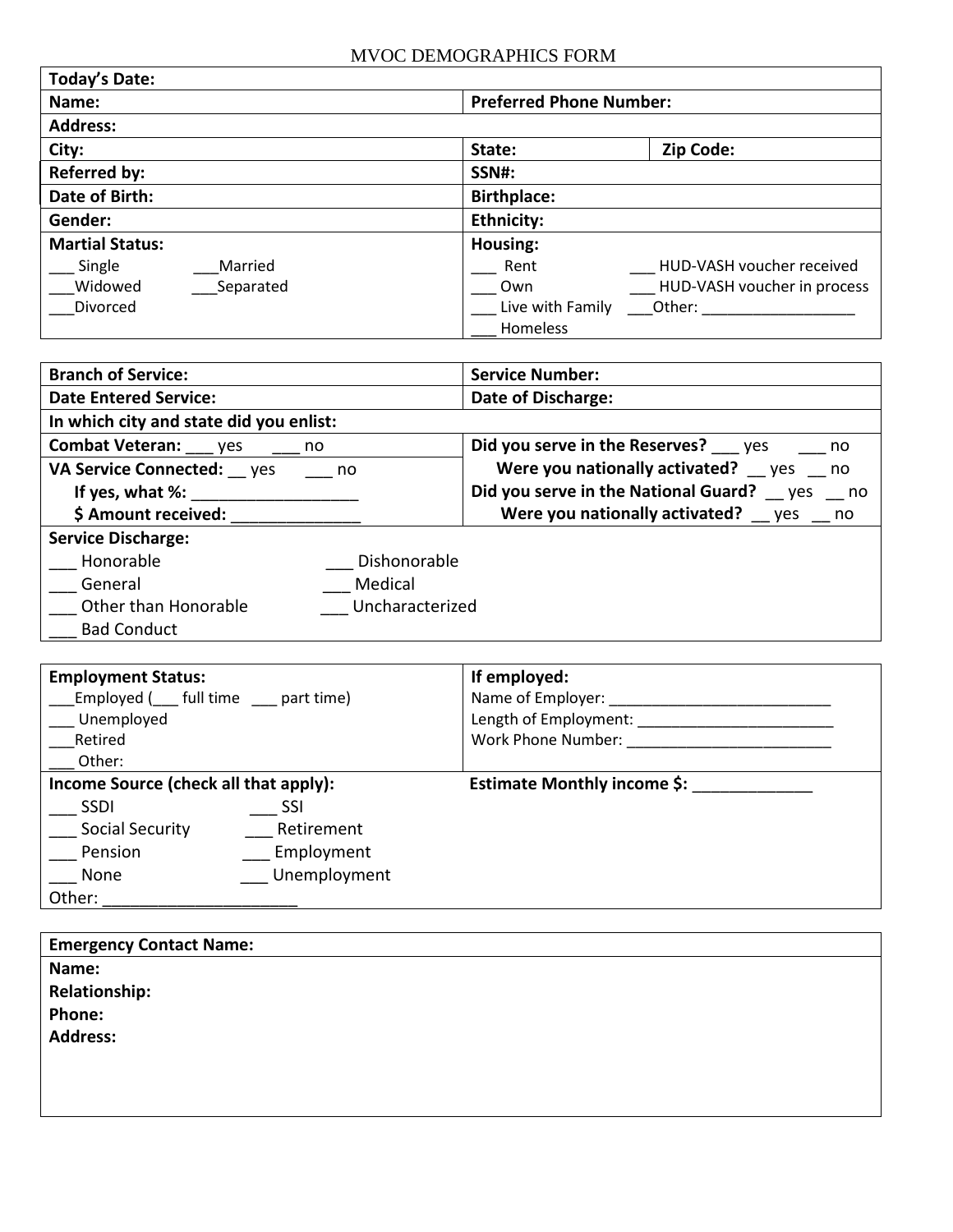

**Montachusett Veterans Outreach Center, Inc. 268 Central Street Gardner, Massachusetts 01440** Phone (978)632-9601 Fax (978)632-9476 **www.veterans-outreach.org**

# **AUTHORIZATION FOR RELEASE OF INFORMATION**

| release and receive communication between Montachusett Veterans Outreach Center, Inc. and |  |
|-------------------------------------------------------------------------------------------|--|
|                                                                                           |  |
|                                                                                           |  |
|                                                                                           |  |
|                                                                                           |  |
|                                                                                           |  |
|                                                                                           |  |
|                                                                                           |  |

The following specific information:

- o ANY/ALL
- o Medical
- o Psychiatric
- o Mental Health Progress Notes
- o Alcohol/Drug Treatment
- o Military Treatment
- o Telephone Communication

This release is valid one year from date of signing and can be withdrawn at any time by submitting a request in writing to the MVOC.

| Signature: |  |  |  |
|------------|--|--|--|
| Witness:   |  |  |  |

Date: \_\_\_\_\_\_\_\_\_\_\_\_\_\_\_\_\_\_\_\_\_\_\_\_\_\_\_\_\_\_\_\_\_\_\_\_\_\_\_\_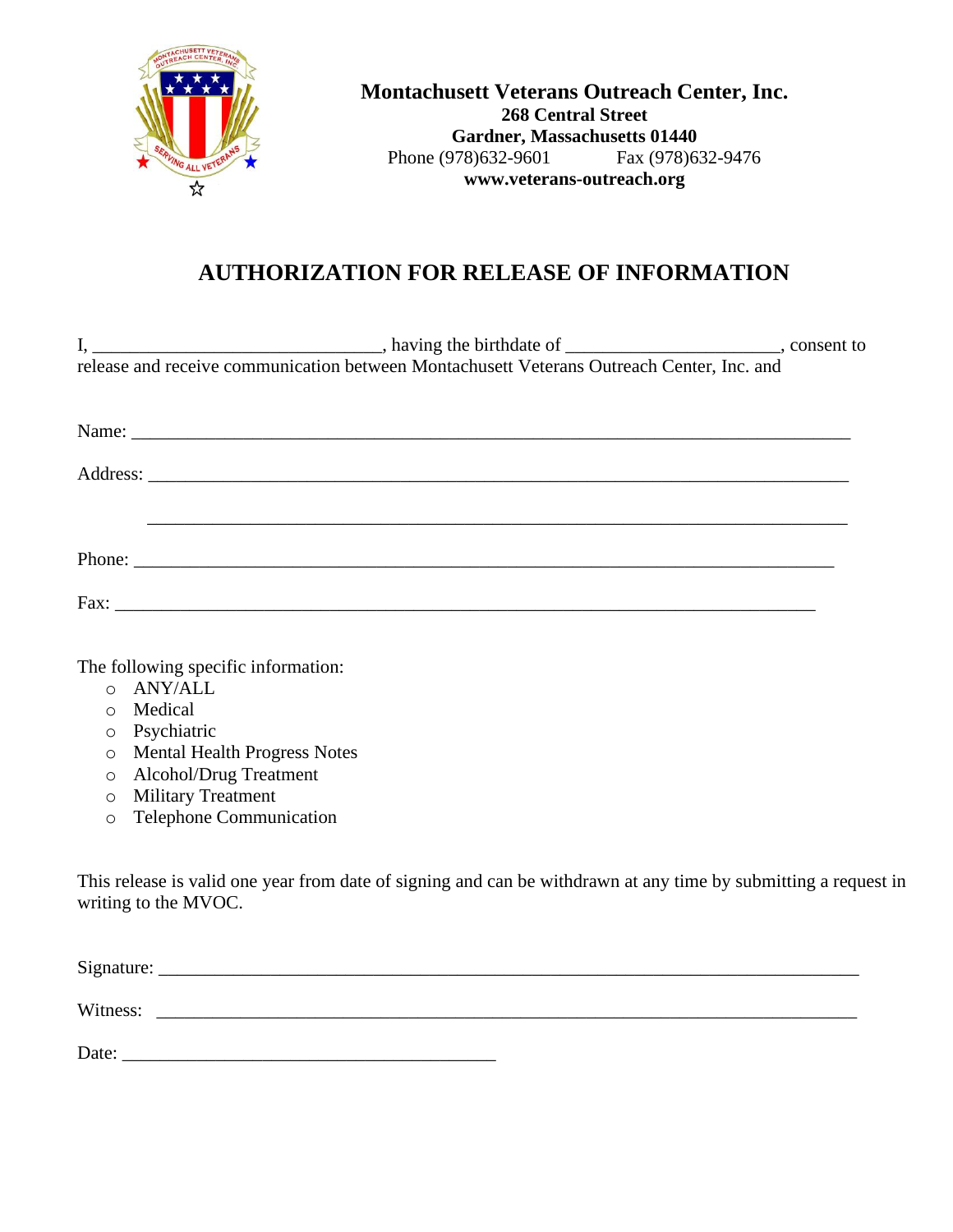# MVOC FINANCIAL ASSISTANCE APPLICATION

#### **Part 1: Household Details**

| <b>Applicant Name</b>            |  |
|----------------------------------|--|
| Total # of Household Members     |  |
| Total # of Children under 18     |  |
| Total # of Veterans in household |  |

## **Part 2: Housing Details**

| Are you currently housed in a place of permanent  |  |
|---------------------------------------------------|--|
| shelter?                                          |  |
| If yes, are you at risk of losing this shelter?   |  |
| If no, where are you residing?                    |  |
| Are you currently homeless and scheduled to       |  |
| become a resident of permanent housing within 90  |  |
| days?                                             |  |
| If yes, where?                                    |  |
| Are there current or past legal needs that can be |  |
| addressed? If yes, explain.                       |  |
|                                                   |  |

## **Part 3: Eligibility Details**

| Have you or any household members         |  |
|-------------------------------------------|--|
| utilized any other veteran specific       |  |
| financial resources?                      |  |
| If yes, which?                            |  |
|                                           |  |
| If yes, when?                             |  |
|                                           |  |
| Have you or any of your household         |  |
| members utilized any non-veteran specific |  |
| financial resources?                      |  |
| If yes, which?                            |  |
|                                           |  |

*I certify to the best of my knowledge that this information is accurate: \_\_\_\_ (Initial)*

*I acknowledge that an MVOC staff member may contact agencies, organizations, landlords, or similar third party sources to verify the above information: \_\_\_\_ (Initial)*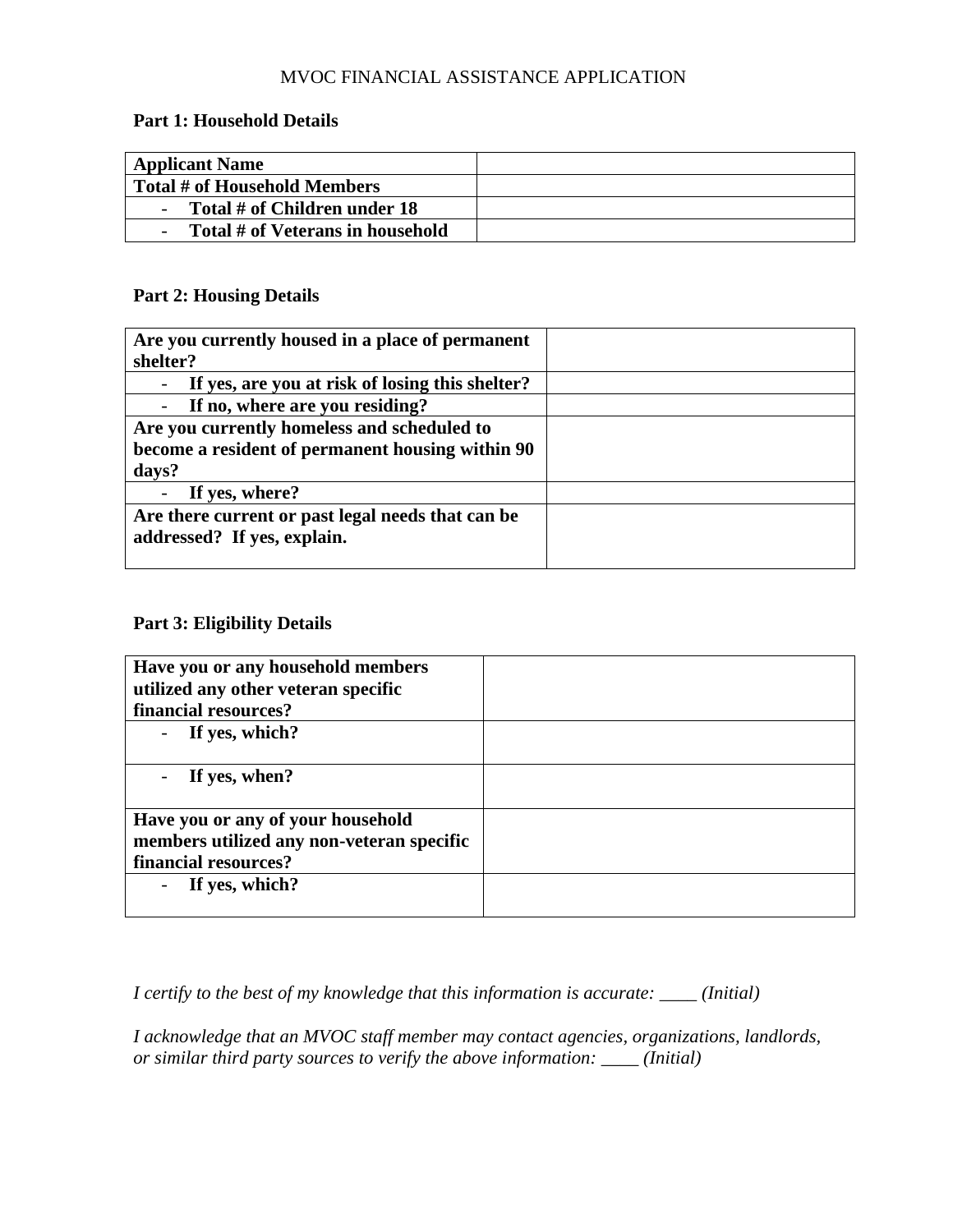# MVOC FINANCIAL ASSISTANCE APPLICATION

Rules, Acknowledgements and Stipulations:

- o Financial assistance is awarded on a case-by-case basis as funding permits, assistance is not guaranteed.
- o Financial assistance is a singular award, each award can only be granted to a veteran once
- o Veteran assumes the risks of being a participant in the financial assistance program, including by way of example and not limitation, any risks that may arise from negligence or carelessness on the part of the veteran.
- o Veteran acknowledges that they may have medical conditions, including a history of addition and alcohol/drug use, that may be detrimental to their health and well-being and fully release Montachusett Veterans Outreach Center, Inc. (MVOC) from liability for any negative consequences that may occur during their time as a program participant.
- o Veteran agrees that participation in the financial assistance program is voluntary for themselves and their household and further agrees to work collaboratively with MVOC and applicable service providers
- o Veteran acknowledges that all information provided is true and accurate to the best of their ability and that providing false or misleading information, or not complying with staff requests for information, may result in denial of assistance.
- o Veteran acknowledges that engaging in unlawful activity, threats, violence, acts of terrorism, or any other behavior that poses a threat to MVOC or affiliated organizations will result in denial of assistance.
- o Veteran acknowledges that financial assistance will likely be paid directly to vendor/landlord or the like and not to themselves.

\_\_\_\_\_\_\_\_\_\_\_\_\_\_\_\_\_\_\_\_\_\_\_\_\_\_\_\_\_\_\_\_\_\_ \_\_\_\_\_\_\_\_\_\_\_\_\_\_\_\_\_\_\_\_\_\_\_\_\_\_\_\_

Signature & Date **Printed Name**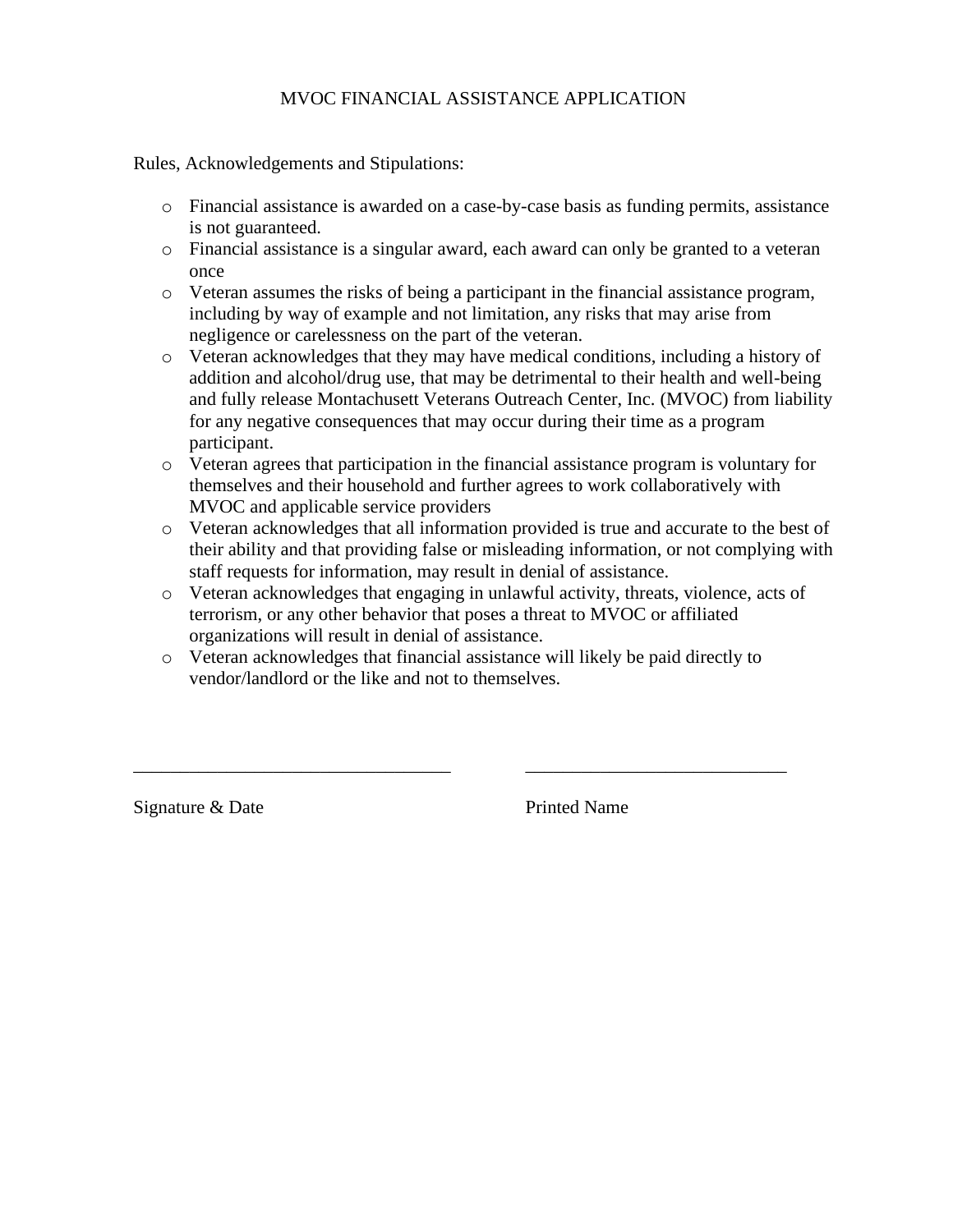

THE COMMONWEALTH OF MASSACHUSETTS **EXECUTIVE OFFICE OF PUBLIC SAFETY AND SECURITY Department of Criminal Justice Information Services 200** 200, Chelsea, MA 02150<br>TEL: 617-660-4640 | TTY: 617-660-4640 | TTY: 617-660-4640 | TTY: 617-660-4606 | FAX: 617-660-5973 MASS.GOV/CJIS This form is not to be faxed. Please return form to organization.



**Criminal Offender Record Information (CORI)** 

**Acknowledgement Form** 

To be used by organizations conducting CORI checks for housing purposes.

Montachusett Veterans Outreach Center, Inc.

is registered under the

(Organization)

provisions of M.G.L. c.6, § 172 to receive CORI for the purpose of screening applicants for the rental or lease of housing. As an applicant for the rental or lease of housing, I understand that a CORI check will be submitted for my personal information to the DCJIS. I hereby acknowledge and provide permission to Montachusett Veterans Outreach Center, Inc.

(Organization)

to submit a CORI check for my information to the DCJIS. This authorization is valid for one year from the date of my Montachusett Veterans Outreach Center, Inc. signature. I may withdraw this authorization at any time by providing

(Organization)

with written notice of my intent to withdraw consent to a CORI check.

By signing below, I provide my consent to a CORI check and affirm that the information provided on Page 2 of this Acknowledgement Form is true and accurate.

Signature of CORI Subject

Date